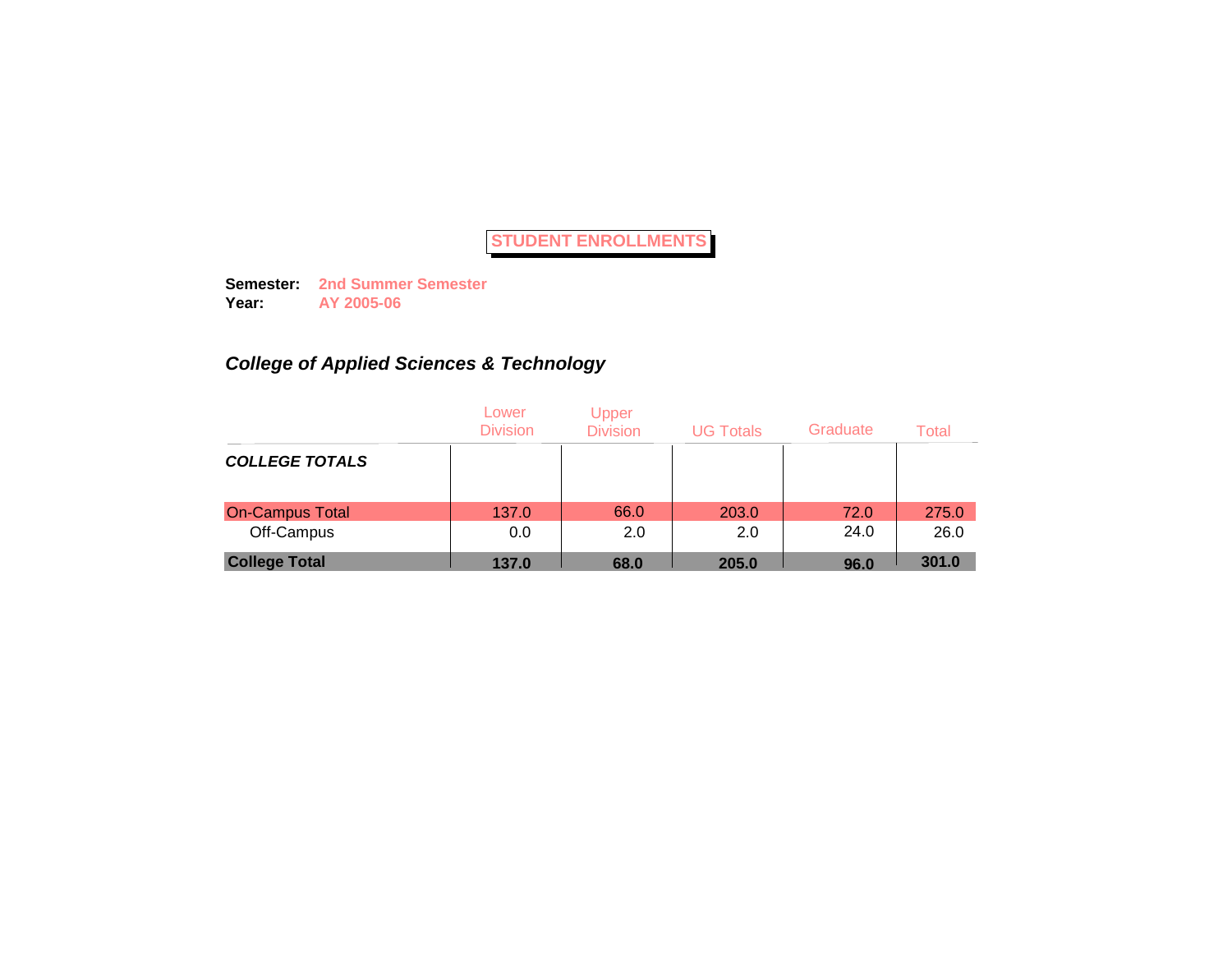**Semester: 2nd Summer Semester Year: AY 2005-06**

# *College of Architecture & Planning*

|                        | Lower<br><b>Division</b> | Upper<br><b>Division</b> | <b>UG Totals</b> | Graduate | Total |
|------------------------|--------------------------|--------------------------|------------------|----------|-------|
| <b>COLLEGE TOTALS</b>  |                          |                          |                  |          |       |
| <b>On-Campus Total</b> | 64.0                     | 7.0                      | 71.0             | 5.0      | 76.0  |
| Off-Campus             | 0.0                      | 3.0                      | 3.0              | 0.0      | 3.0   |
| <b>College Total</b>   | 64.0                     | 10.0                     | 74.0             | 5.0      | 79.0  |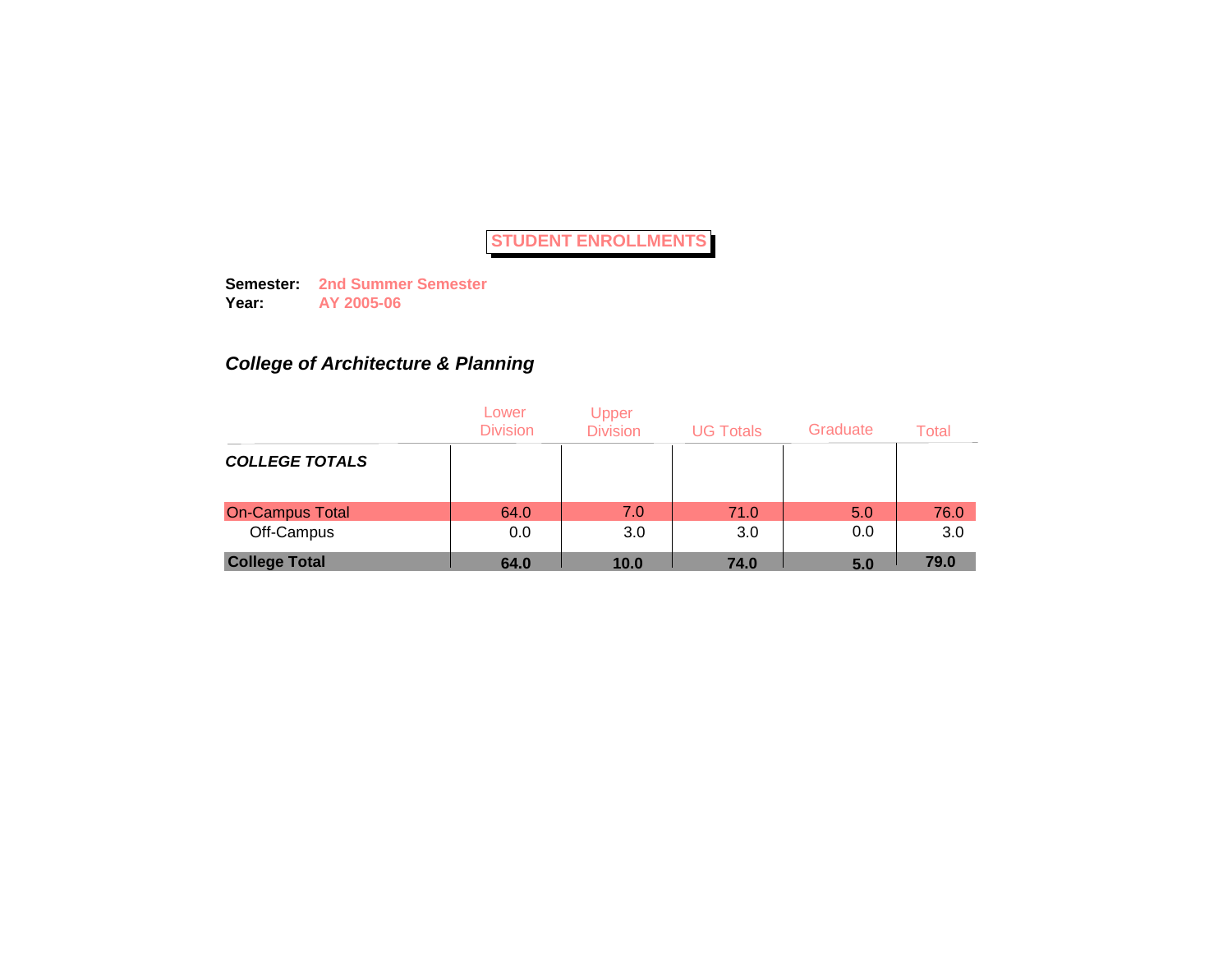**Semester: 2nd Summer Semester Year: AY 2005-06**

# *College of Business*

|                        | Lower<br><b>Division</b> | <b>Upper</b><br><b>Division</b> | <b>UG Totals</b> | Graduate | Total |
|------------------------|--------------------------|---------------------------------|------------------|----------|-------|
| <b>COLLEGE TOTALS</b>  |                          |                                 |                  |          |       |
| <b>On-Campus Total</b> | 132.0                    | 260.0                           | 392.0            | 12.0     | 404.0 |
| Off-Campus             | 18.0                     | 9.0                             | 27.0             | 34.0     | 61.0  |
| <b>College Total</b>   | 150.0                    | 269.0                           | 419.0            | 46.0     | 465.0 |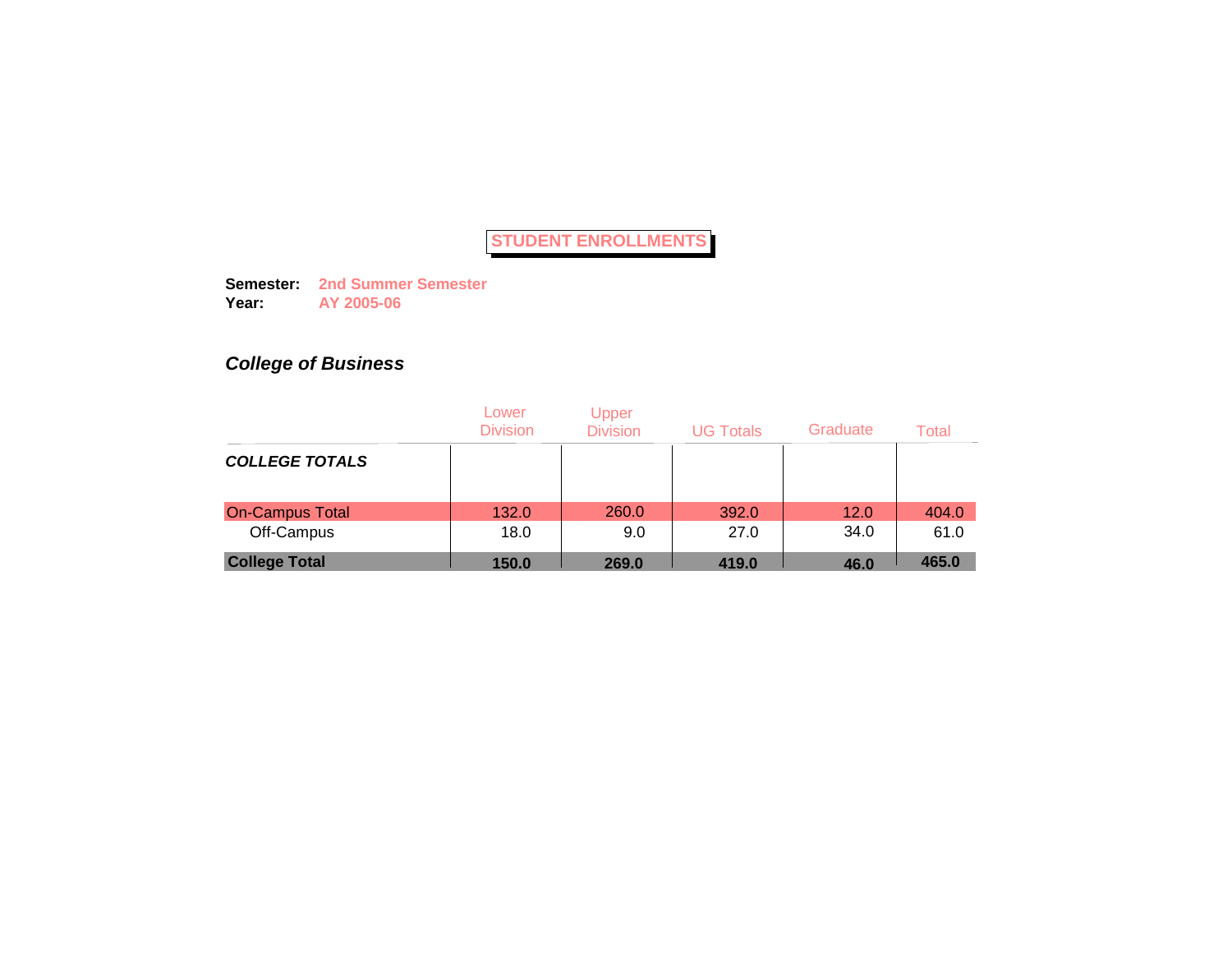**Semester: 2nd Summer Semester Year: AY 2005-06**

# *College of Communication, Information, & Media*

|                        | Lower<br><b>Division</b> | Upper<br><b>Division</b> | <b>UG Totals</b> | Graduate | Total |
|------------------------|--------------------------|--------------------------|------------------|----------|-------|
| <b>COLLEGE TOTALS</b>  |                          |                          |                  |          |       |
| <b>On-Campus Total</b> | 136.0                    | 106.0                    | 242.0            | 35.0     | 277.0 |
| Off-Campus             | 4.0                      | 0.0                      | 4.0              | 0.0      | 4.0   |
| <b>College Total</b>   | 140.0                    | 106.0                    | 246.0            | 35.0     | 281.0 |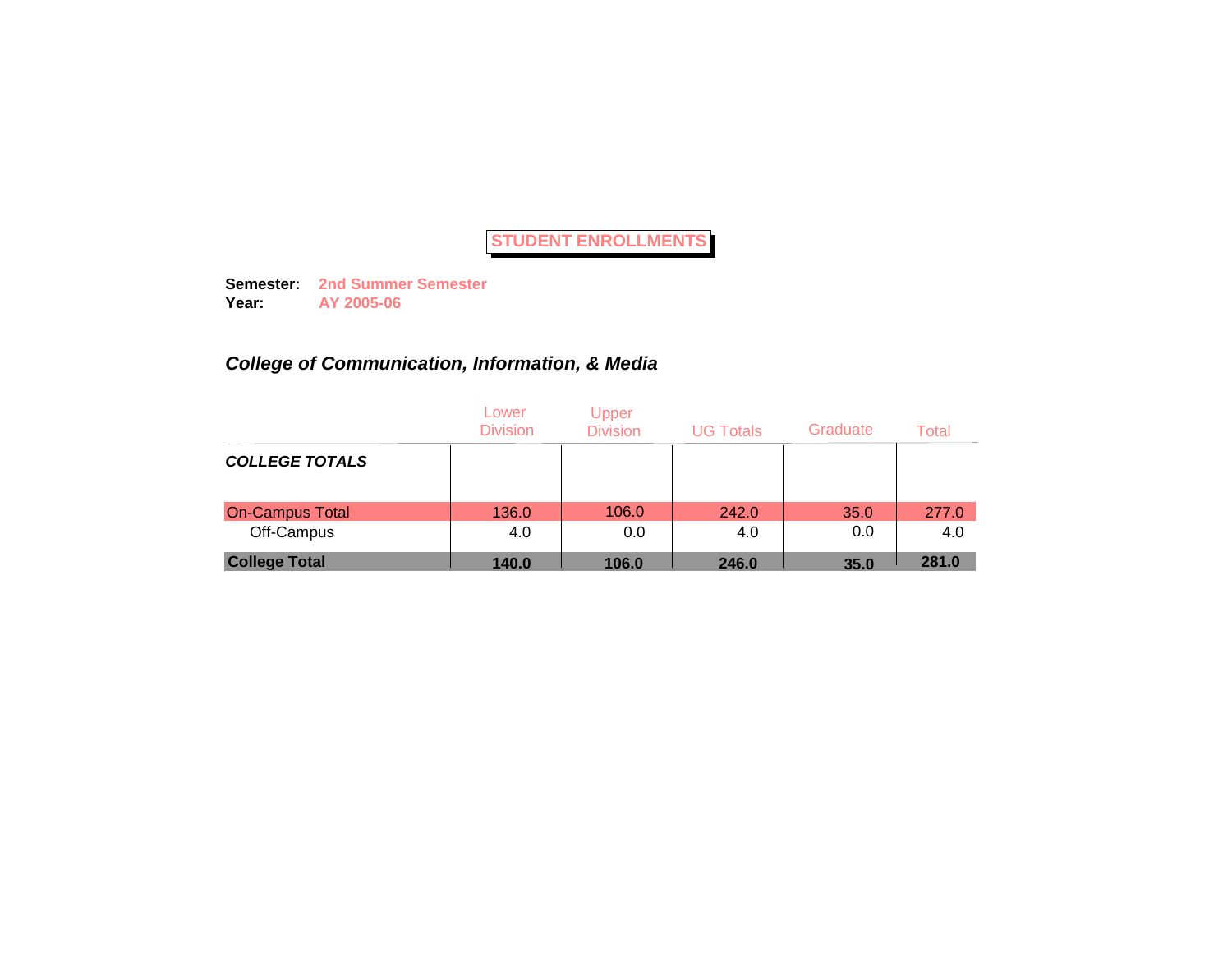**Semester: 2nd Summer Semester Year: AY 2005-06**

# *College of Fine Arts*

|                        | Lower<br><b>Division</b> | Upper<br><b>Division</b> | <b>UG Totals</b> | Graduate | Total |
|------------------------|--------------------------|--------------------------|------------------|----------|-------|
| <b>COLLEGE TOTALS</b>  |                          |                          |                  |          |       |
| <b>On-Campus Total</b> | 149.0                    | 66.0                     | 215.0            | 56.0     | 271.0 |
| Off-Campus             | 0.0                      | 0.0                      | 0.0              | 0.0      | 0.0   |
| <b>College Total</b>   | 149.0                    | 66.0                     | 215.0            | 56.0     | 271.0 |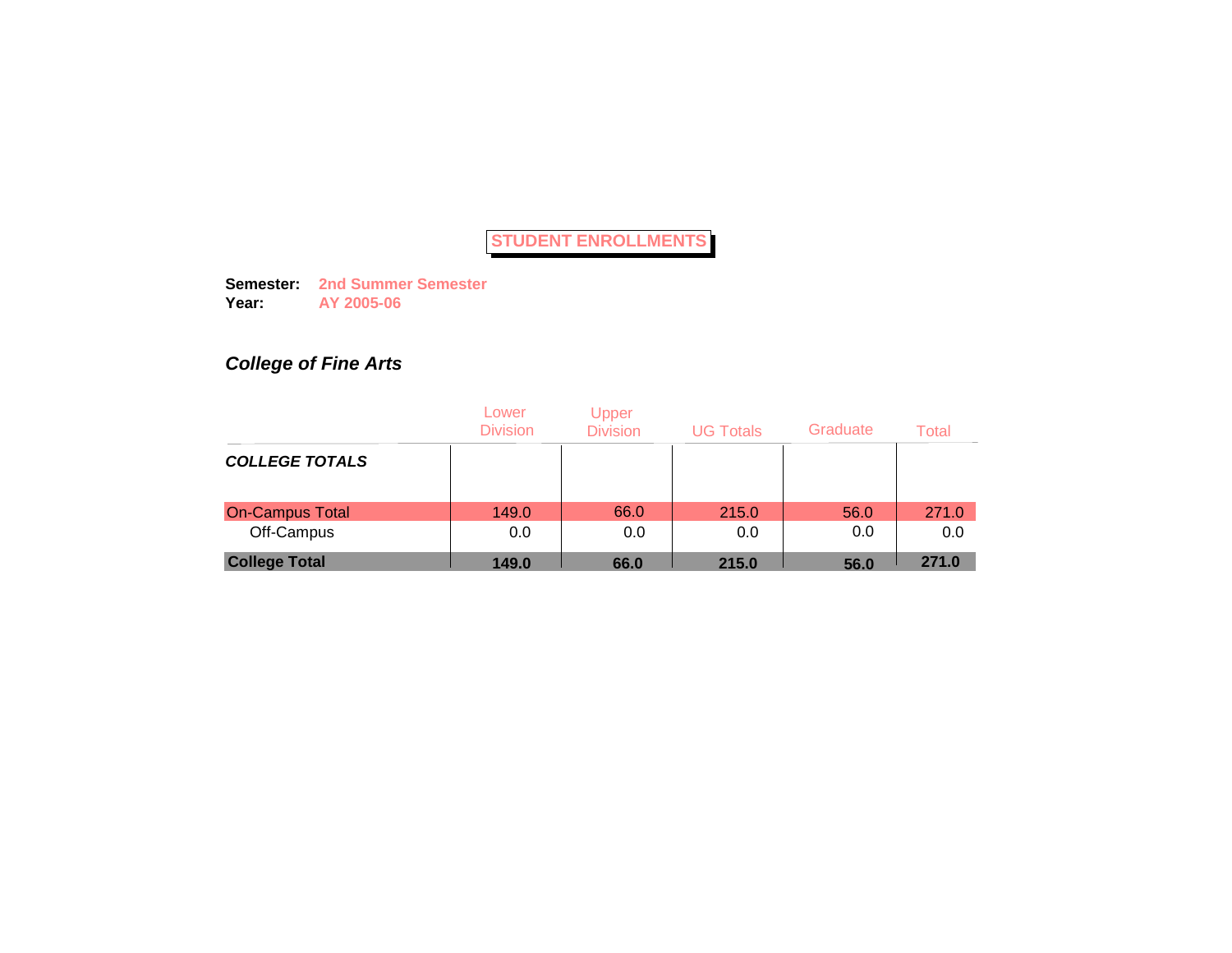**Semester: 2nd Summer Semester Year: AY 2005-06**

# *College of Sciences and Humanities*

|                        | Lower<br><b>Division</b> | Upper<br><b>Division</b> | <b>UG Totals</b> | Graduate | Total  |
|------------------------|--------------------------|--------------------------|------------------|----------|--------|
| <b>COLLEGE TOTALS</b>  |                          |                          |                  |          |        |
| <b>On-Campus Total</b> | 1214.0                   | 431.0                    | 1645.0           | 195.0    | 1840.0 |
| Off-Campus             | 71.0                     | 16.0                     | 87.0             | 66.0     | 153.0  |
| <b>College Total</b>   | 1285.0                   | 447.0                    | 1732.0           | 261.0    | 1993.0 |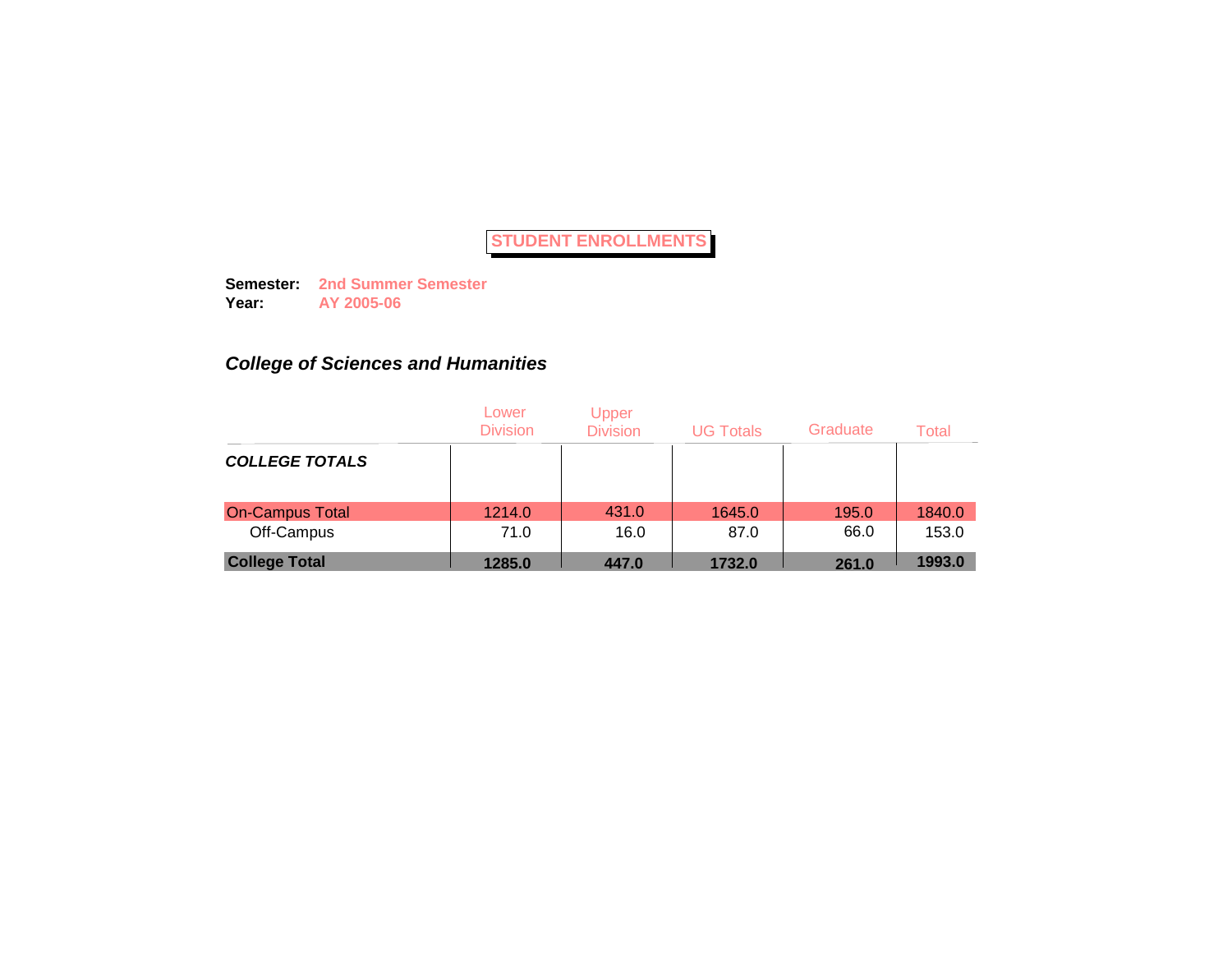**Semester: 2nd Summer Semester Year: AY 2005-06**

## *Interdepartmental*

|                        | Lower<br><b>Division</b> | Upper<br><b>Division</b> | <b>UG Totals</b> | Graduate | Total |
|------------------------|--------------------------|--------------------------|------------------|----------|-------|
| <b>COLLEGE TOTALS</b>  |                          |                          |                  |          |       |
| <b>On-Campus Total</b> | 1.0                      | 24.0                     | 25.0             | 10.0     | 35.0  |
| Off-Campus             | 0.0                      | 5.0                      | 5.0              | 0.0      | 5.0   |
| <b>College Total</b>   | 1.0                      | 29.0                     | 30.0             | 10.0     | 40.0  |